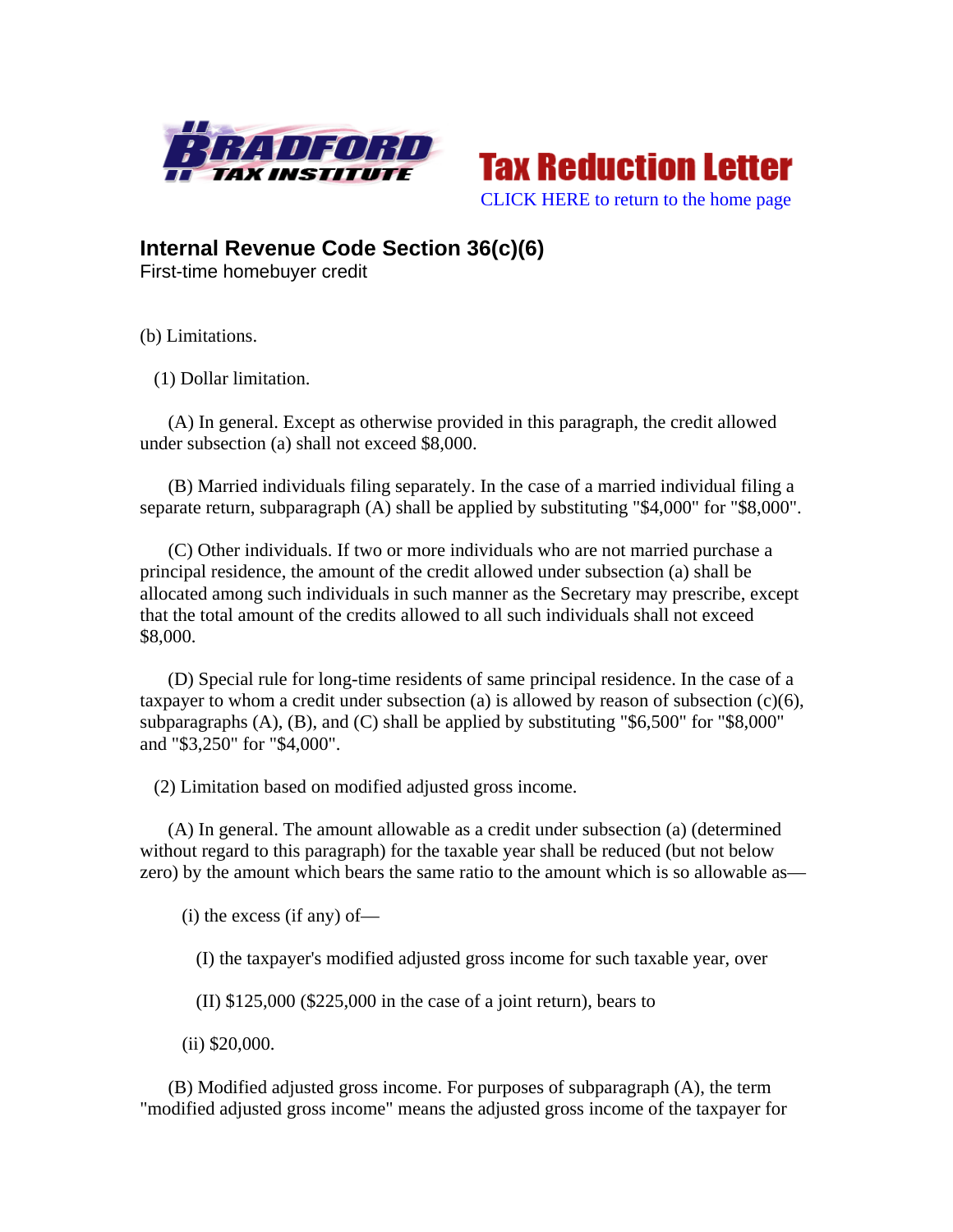the taxable year increased by any amount excluded from gross income under section 911, 931, or 933.

 (3) Limitation based on purchase price. No credit shall be allowed under subsection (a) for the purchase of any residence if the purchase price of such residence exceeds \$800,000.

 (4) Age limitation. No credit shall be allowed under subsection (a) with respect to the purchase of any residence unless the taxpayer has attained age 18 as of the date of such purchase. In the case of any taxpayer who is married (within the meaning of section 7703), the taxpayer shall be treated as meeting the age requirement of the preceding sentence if the taxpayer or the taxpayer's spouse meets such age requirement.

(c) Definitions. For purposes of this section—

 (1) First-time homebuyer. The term "first-time homebuyer" means any individual if such individual (and if married, such individual's spouse) had no present ownership interest in a principal residence during the 3-year period ending on the date of the purchase of the principal residence to which this section applies.

 (2) Principal residence. The term "principal residence" has the same meaning as when used in section 121.

(3) Purchase.

(A) In general. The term "purchase" means any acquisition, but only if—

 (i) the property is not acquired from a person related to the person acquiring such property (or, if married, such individual's spouse), and

 (ii) the basis of the property in the hands of the person acquiring such property is not determined—

 (I) in whole or in part by reference to the adjusted basis of such property in the hands of the person from whom acquired, or

(II) under section 1014(a) (relating to property acquired from a decedent).

 (B) Construction. A residence which is constructed by the taxpayer shall be treated as purchased by the taxpayer on the date the taxpayer first occupies such residence.

 (4) Purchase price. The term "purchase price" means the adjusted basis of the principal residence on the date such residence is purchased.

 (5) Related persons. A person shall be treated as related to another person if the relationship between such persons would result in the disallowance of losses under